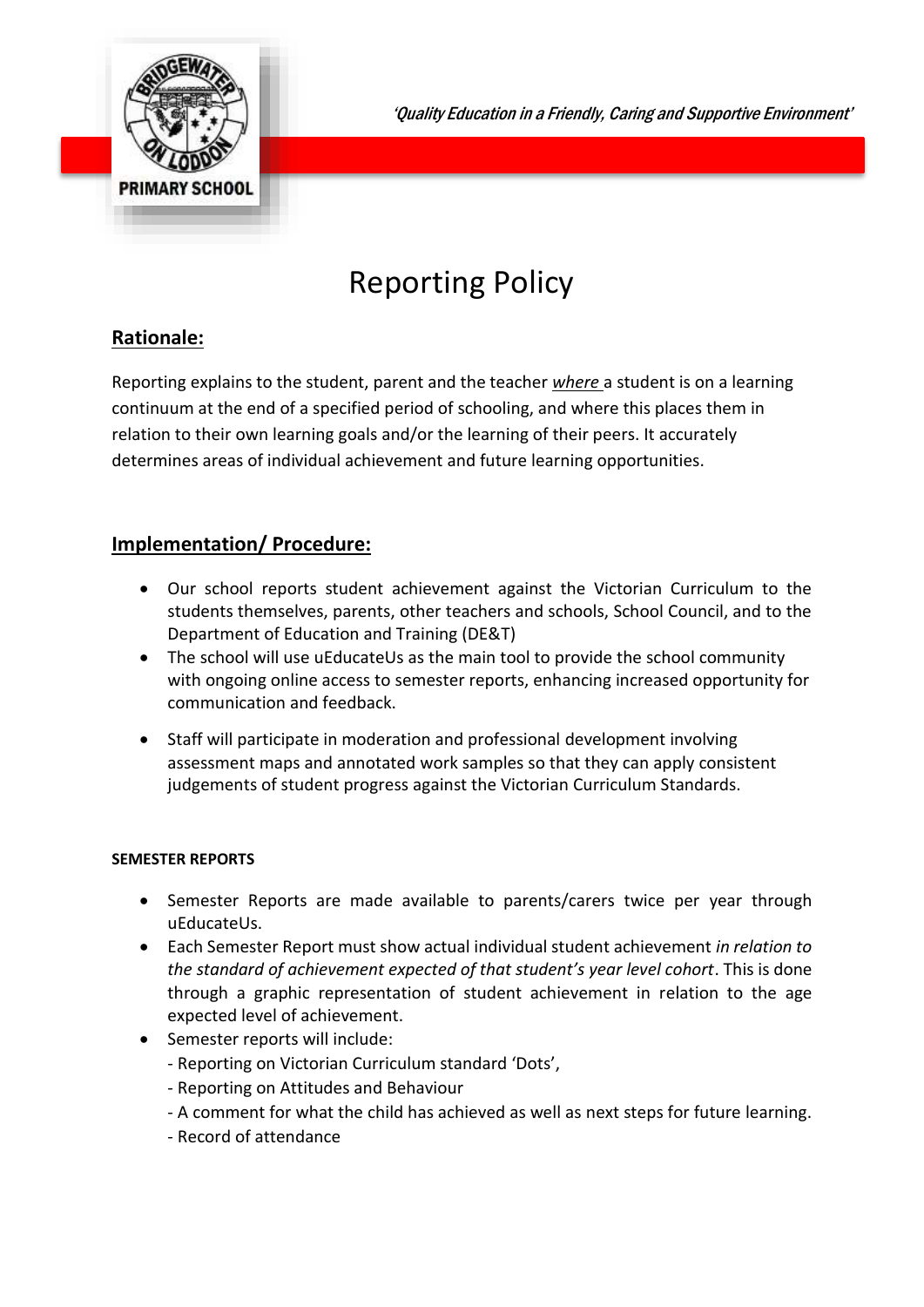## The Foundation Stage (Foundation–Year 2);

- Report twice per year on student achievement against the set of achievement standards of only five curriculum areas of the Victorian Curriculum F–10; English, Mathematics, Health and Physical Education, The Arts and Personal and Social Capability.
- Science achievement standards can be reported on earlier than Year 3 if this is relevant to the teaching and learning program for the Foundation stage (Prep– Year 2).
- Other Curriculum areas can be reported on if relevant to Curriculum delivered.

### Year 3 to Year 6:

- Report on student achievement against the set of achievement standards set out in the eight learning areas and four capabilities of the Victorian Curriculum F–10.
- English (Speaking and Listening, Reading and Writing) will be reported on twice per year.
- Mathematics will be reported on twice per year. The strands; Number and Algebra, Measurement and Geometry, and Statistics and Probability, will be all be reported on twice a year.
- Science will be reported on yearly.
- All other curriculum areas and capabilities must be reported on at least once in each two year band of schooling in line with the teaching and learning program.

### Specialist subjects ( Music , Art, Health, Chinese and Physical Education):

• Curriculum areas will be reported twice per year.

#### **PORTFOLIOS**

- The school will provide parents and carers with access to student work samples and assessments, including evidence of student learning and progress, through Learning Portfolios that will be sent home at the end of each term.
- Evidence of students learning and ability in Literacy, Numeracy should be made at least twice per term.
- Specialists will provide one Portfolio piece per child per term.
- The opportunity for parent feedback will be available in portfolios at the end of each term.
- Evidence of student self-reflection will be evident in learning folders, portfolios or individual tasks.